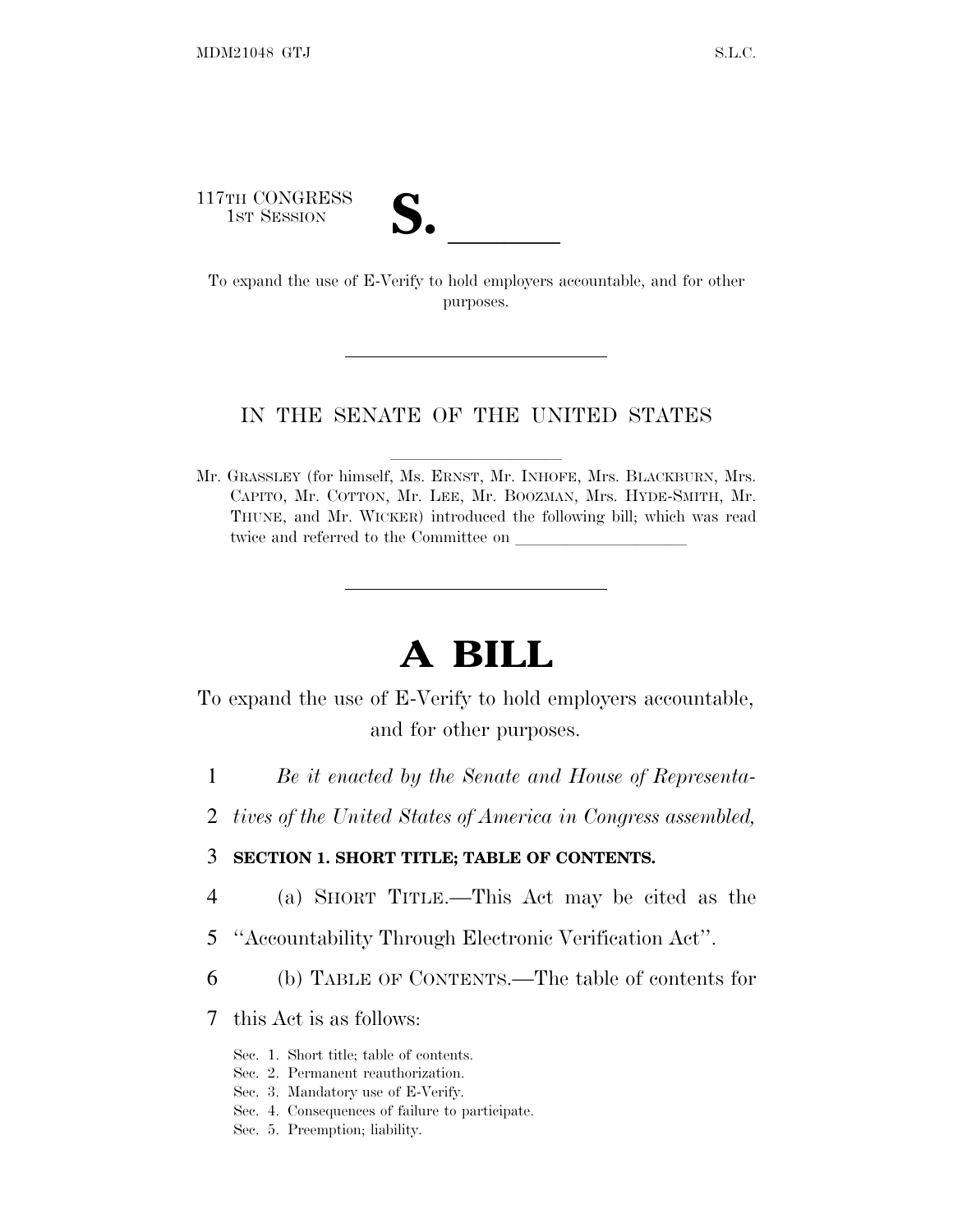- Sec. 6. Expanded use of E-Verify.
- Sec. 7. Reverification.
- Sec. 8. Holding employers accountable.
- Sec. 9. Information sharing.
- Sec. 10. Form I–9 Process.
- Sec. 11. Algorithm.
- Sec. 12. Identity theft.
- Sec. 13. Small Business Demonstration Program.
- Sec. 14. Employer Compliance Inspection Center.

#### **SEC. 2. PERMANENT REAUTHORIZATION.**

 Section 401(b) of the Illegal Immigration Reform and Immigrant Responsibility Act of 1996 (division C of Pub- lic Law 104–208; 8 U.S.C. 1324a note) is amended by striking ''Unless the Congress otherwise provides, the Sec- retary of Homeland Security shall terminate a pilot pro-gram on September 30, 2015.''.

#### **SEC. 3. MANDATORY USE OF E-VERIFY.**

 (a) FEDERAL GOVERNMENT.—Section 402(e)(1) of the Illegal Immigration Reform and Immigrant Responsi- bility Act of 1996 (8 U.S.C. 1324a note) is amended— (1) by amending subparagraph (A) to read as follows:

14 "(A) EXECUTIVE DEPARTMENTS AND AGENCIES.—Each department and agency of the Federal Government shall participate in E- Verify by complying with the terms and condi-tions set forth in this section.''; and

 (2) in subparagraph (B), by striking '', that conducts hiring in a State'' and all that follows and inserting ''shall participate in E-Verify by complying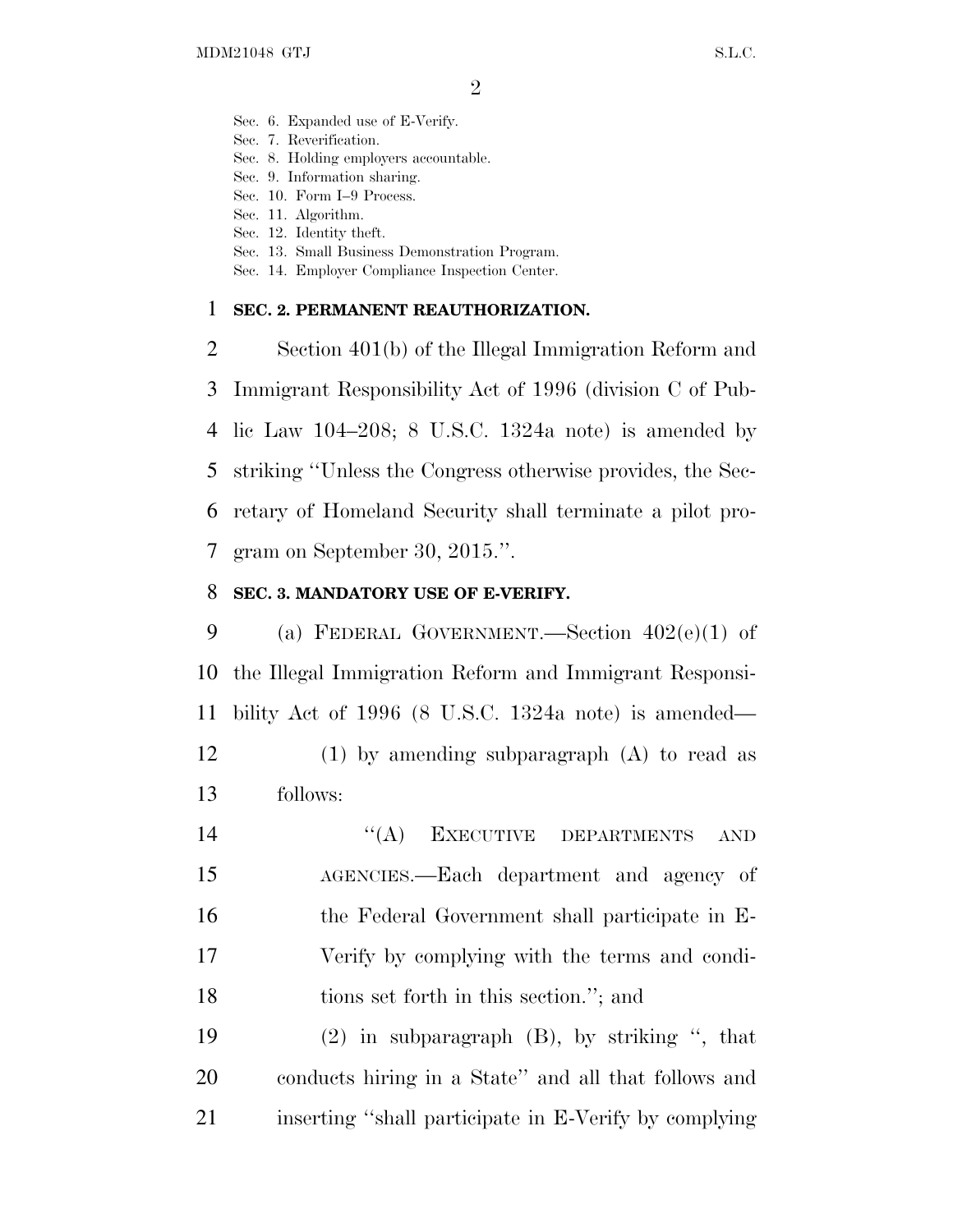| with the terms and conditions set forth in this sec-   |
|--------------------------------------------------------|
| tion.".                                                |
| (b) FEDERAL CONTRACTORS; CRITICAL EMPLOY-              |
| $ERS.$ Section 402(e) of such Act, as amended by sub-  |
| section $(a)$ , is further amended—                    |
| $(1)$ by redesignating paragraphs $(2)$ and $(3)$ as   |
| paragraphs $(4)$ and $(5)$ , respectively; and         |
| $(2)$ by inserting after paragraph $(1)$ the fol-      |
| lowing:                                                |
| "(2) UNITED STATES CONTRACTORS. Any per-               |
| son, employer, or other entity that enters into a con- |
| tract with the Federal Government shall participate    |
| in E-Verify by complying with the terms and condi-     |
| tions set forth in this section.                       |
| "(3) DESIGNATION OF CRITICAL EMPLOYERS.—               |
| Not later than 7 days after the date of the enact-     |
| ment of this paragraph, the Secretary of Homeland      |
| Security shall-                                        |
| $\lq\lq$ conduct an assessment of employers            |
| that are critical to the homeland security or na-      |
| tional security needs of the United States;            |
| $\lq\lq (B)$ designate and publish a list of em-       |
| ployers and classes of employers that are              |
| deemed to be critical pursuant to the assess-          |
| ment conducted under subparagraph (A); and             |
|                                                        |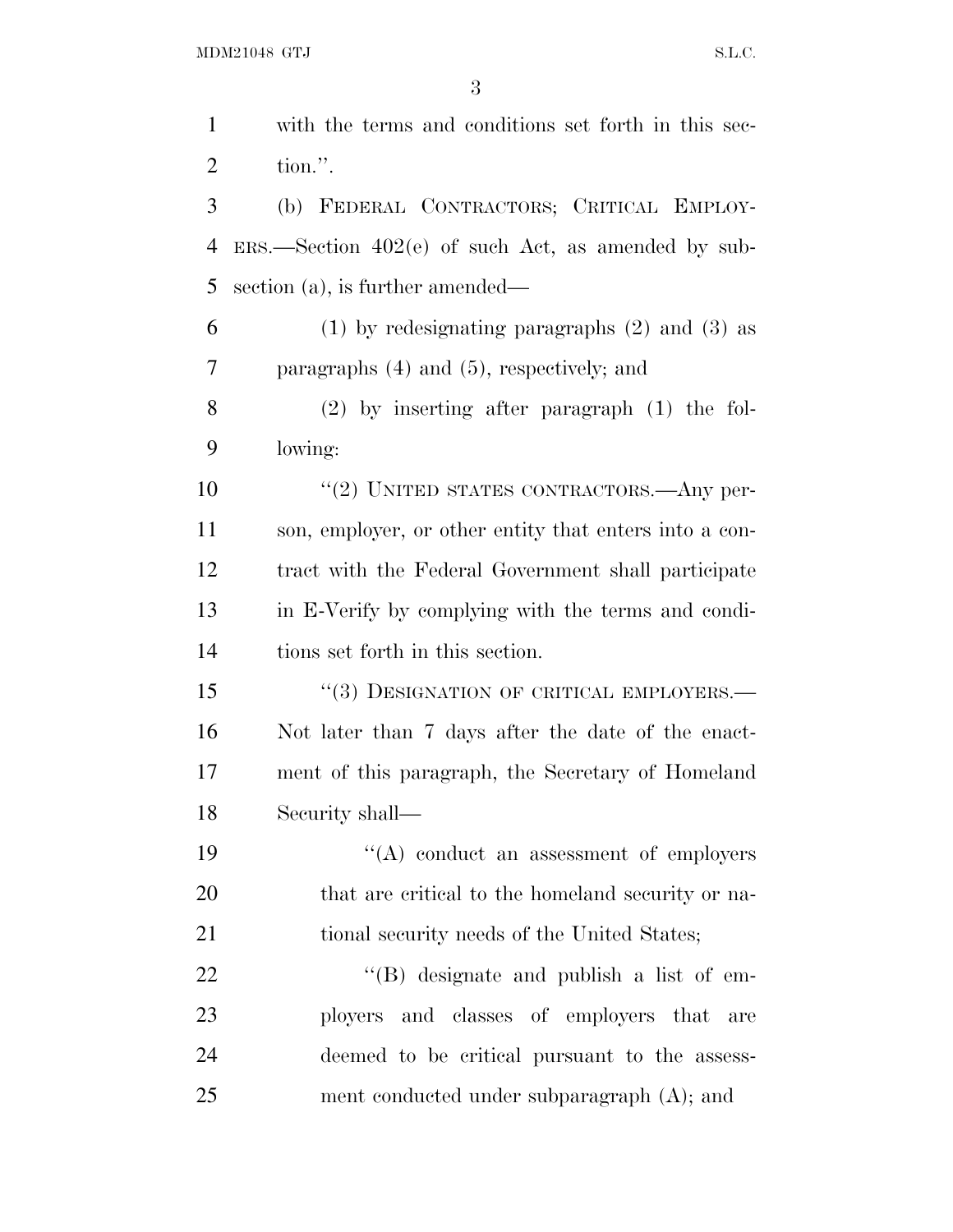| $\mathbf{1}$   | "(C) require that critical employers des-              |
|----------------|--------------------------------------------------------|
| $\overline{2}$ | ignated pursuant to subparagraph (B) partici-          |
| 3              | pate in E-Verify by complying with the terms           |
| $\overline{4}$ | and conditions set forth in this section not later     |
| 5              | than 30 days after the Secretary makes such            |
| 6              | designation.".                                         |
| 7              | (c) ALL EMPLOYERS.—Section 402 of such Act, as         |
| 8              | amended by this section, is further amended—           |
| 9              | $(1)$ by redesignating subsection $(f)$ as sub-        |
| 10             | section $(g)$ ; and                                    |
| 11             | (2) by inserting after subsection (e) the fol-         |
| 12             | lowing:                                                |
| 13             | "(f) MANDATORY PARTICIPATION IN E-VERIFY.—             |
| 14             | "(1) IN GENERAL.—Subject to paragraphs $(2)$           |
| 15             | and (3), all employers in the United States shall      |
| 16             | participate in E-Verify, with respect to all employees |
| 17             | recruited, referred, or hired by such employer on or   |
| 18             | after the date that is 1 year after the date of the    |
| 19             | enactment of this subsection.                          |
| 20             | "(2) USE OF CONTRACT LABOR.—Any employer               |
| 21             | who uses a contract, subcontract, or exchange to ob-   |
| 22             | tain the labor of an individual in the United States   |
| 23             | shall certify in such contract, subcontract, or ex-    |
| 24             | change that the employer, and all parties to such      |
| 25             | contract, subcontract, or exchange, use E-Verify. If   |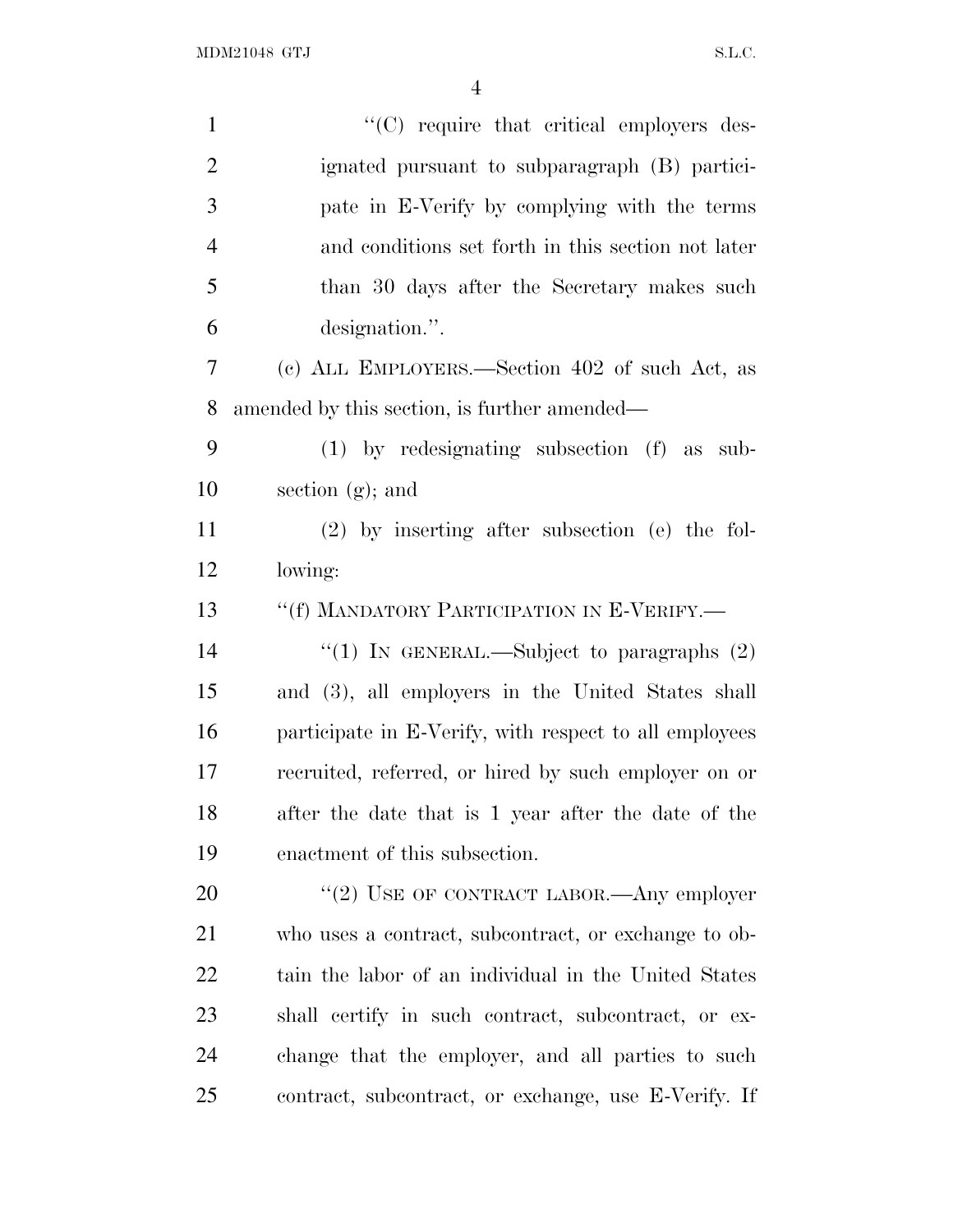ment.''.

| $\mathbf{1}$   | such certification is not included in a contract, sub- |
|----------------|--------------------------------------------------------|
| $\overline{2}$ | contract, or exchange, the employer shall be deemed    |
| 3              | to have violated paragraph (1).                        |
| $\overline{4}$ | "(3) INTERIM MANDATORY PARTICIPATION.—                 |
| 5              | "(A) IN GENERAL.—Before the date set                   |
| 6              | forth in paragraph (1), the Secretary of Home-         |
| 7              | land Security shall require any employer or            |
| 8              | class of employers to participate in E-Verify,         |
| 9              | with respect to all employees recruited, referred,     |
| 10             | or hired by such employer if the Secretary has         |
| 11             | reasonable cause to believe that the employer is       |
| 12             | or has been engaged in a material violation of         |
| 13             | section 274A of the Immigration and Nation-            |
| 14             | ality Act (8 U.S.C. 1324a).                            |
| 15             | "(B) NOTIFICATION.—Not later than 14                   |
| 16             | days before an employer or class of employers          |
| 17             | is required to begin participating in E-Verify         |
| 18             | pursuant to subparagraph (A), the Secretary            |
| 19             | shall provide such employer or class of employ-        |
| 20             | ers with-                                              |
| 21             | "(i) written notification of such re-                  |
| 22             | quirement; and                                         |
| 23             | "(ii) appropriate training materials to                |
| 24             | facilitate compliance with such require-               |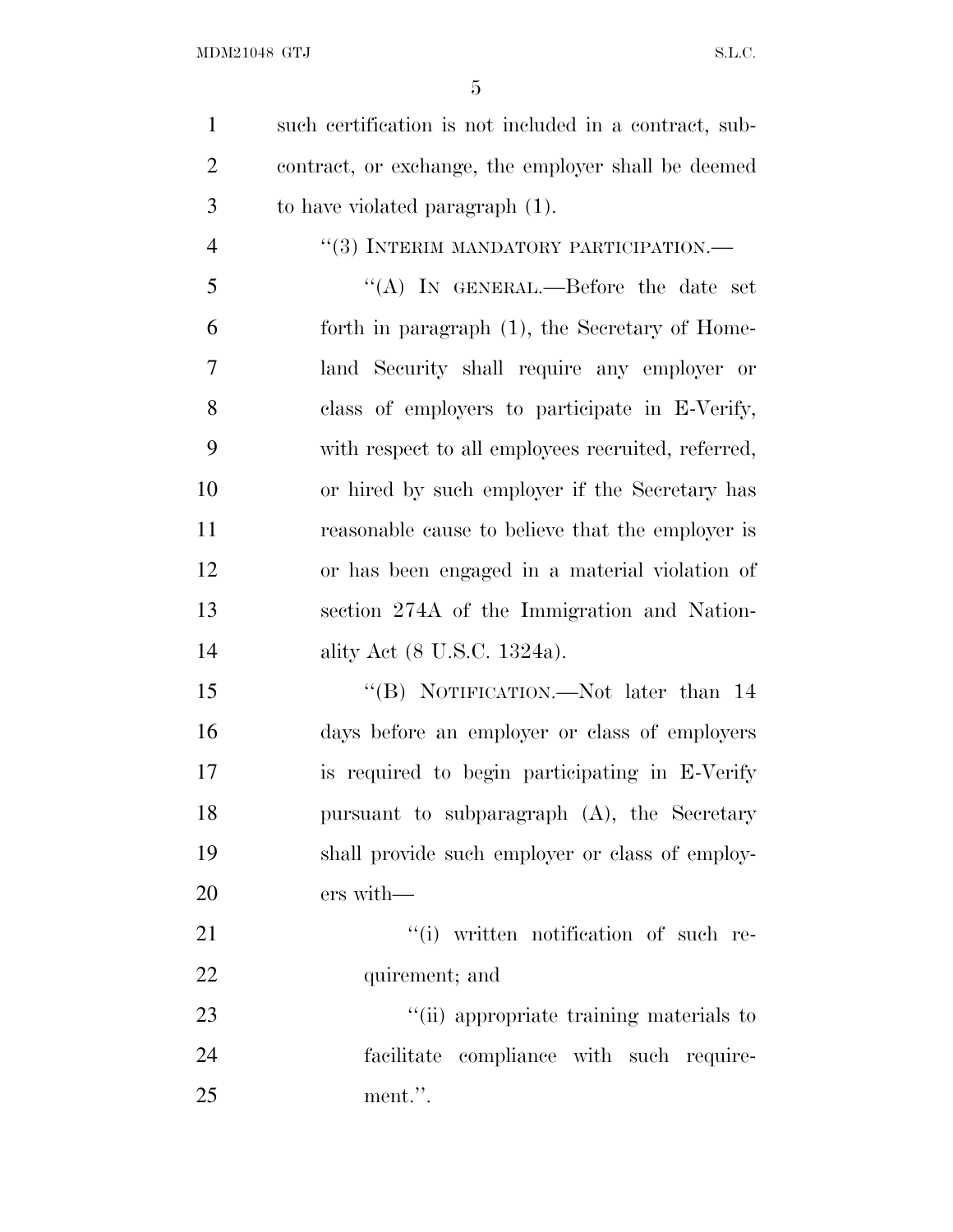| 1              | SEC. 4. CONSEQUENCES OF FAILURE TO PARTICIPATE.        |
|----------------|--------------------------------------------------------|
| $\overline{2}$ | (a) IN GENERAL.—Section $402(e)(5)$ of the Illegal     |
| 3              | Immigration Reform and Immigrant Responsibility Act of |
| 4              | 1996 (8 U.S.C. 1324a note), as redesignated by section |
| 5              | $3(b)(1)$ , is amended to read as follows:             |
| 6              | "(5) CONSEQUENCES OF FAILURE TO PARTICI-               |
| 7              | PATE.—If a person or other entity that is required     |
| 8              | to participate in E-Verify fails to comply with the    |
| 9              | requirements under this title with respect to an indi- |
| 10             | vidual-                                                |
| 11             | "(A) such failure shall be treated as a vio-           |
| 12             | lation of section $274A(a)(1)(B)$ of the Immigra-      |
| 13             | tion and Nationality Act (8 U.S.C. 1324a) with         |
| 14             | respect to such individual; and                        |
| 15             | $\lq\lq (B)$ a rebuttable presumption is created       |
| 16             | that the person or entity has violated section         |
| 17             | $274A(a)(1)(A)$ of such Act.".                         |
| 18             | (b) PENALTIES.—Section 274A of the Immigration         |
| 19             | and Nationality Act (8 U.S.C. 1324a) is amended—       |
| 20             | $(1)$ in subsection $(e)$ —                            |
| 21             | (A) in paragraph $(4)$ —                               |
| 22             | (i) in subparagraph $(A)$ —                            |
| 23             | (I) in the matter preceding clause                     |
| 24             | (i), by inserting ", subject to para-                  |
| 25             | graph $(10)$ ," after "in an amount";                  |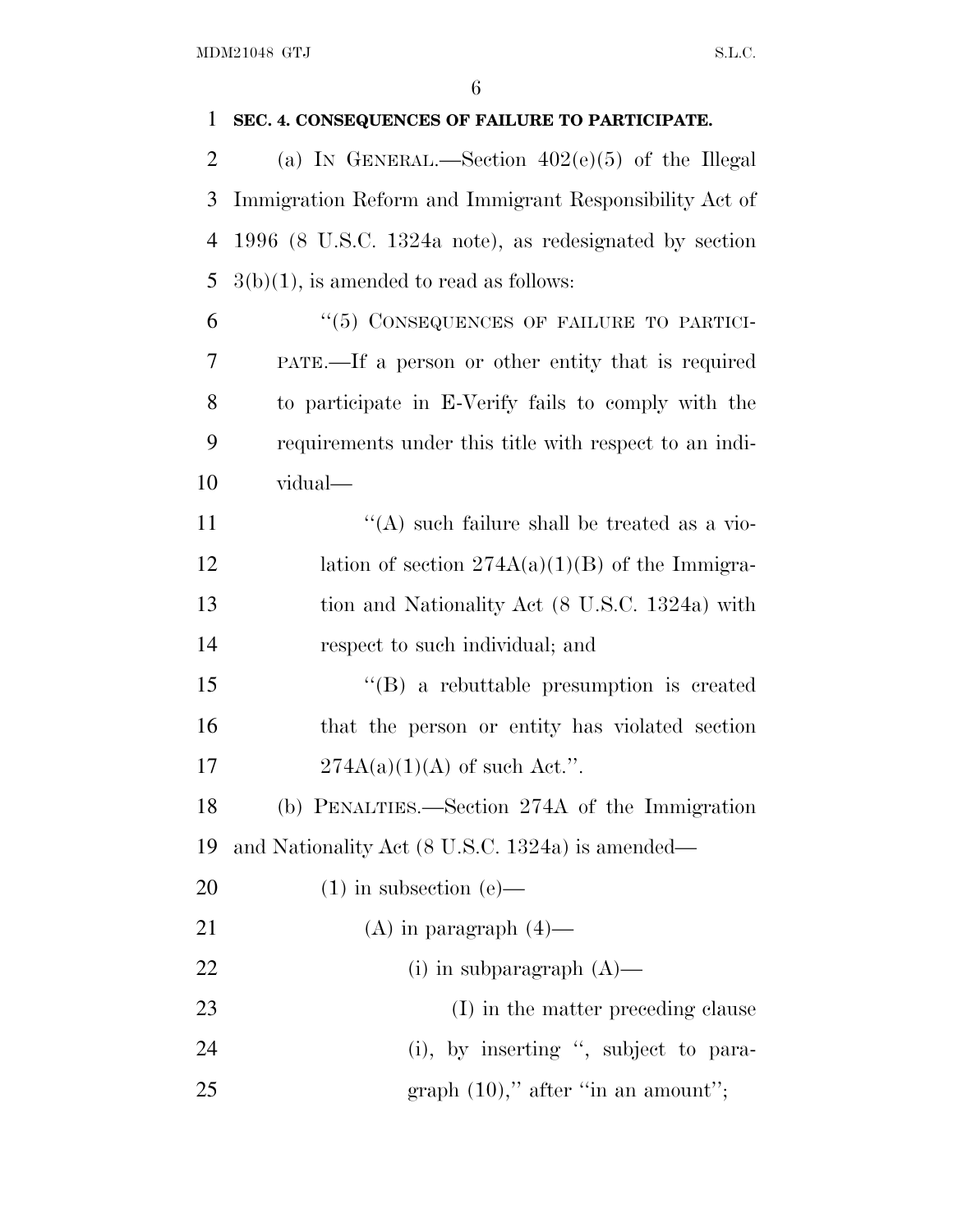| $\mathbf{1}$   | $(II)$ in clause (i), by striking "not           |
|----------------|--------------------------------------------------|
| $\overline{2}$ | less than $$250$ and not more than               |
| 3              | $\text{\$2,000''}$ and inserting "not less than  |
| $\overline{4}$ | $$2,500$ and not more than \$5,000";             |
| 5              | (III) in clause (ii), by striking                |
| 6              | "not less than $$2,000$ and not more             |
| 7              | than $$5,000"$ and inserting "not less           |
| 8              | than $$5,000$ and not more than                  |
| 9              | $$10,000$ "; and                                 |
| 10             | (IV) in clause (iii), by striking                |
| 11             | "not less than $$3,000$ and not more             |
| 12             | than $$10,000$ " and inserting "not less         |
| 13             | than $$10,000$ and not more than                 |
| 14             | $$25,000$ "; and                                 |
| 15             | (ii) by amending subparagraph $(B)$ to           |
| 16             | read as follows:                                 |
| 17             | $\lq\lq (B)$ may require the person or entity to |
| 18             | take such other remedial action as is appro-     |
| 19             | priate.";                                        |
| 20             | $(B)$ in paragraph $(5)$ —                       |
| 21             | (i) by inserting ", subject to para-             |
| 22             | graphs $(10)$ through $(12)$ ," after "in an     |
| 23             | amount";                                         |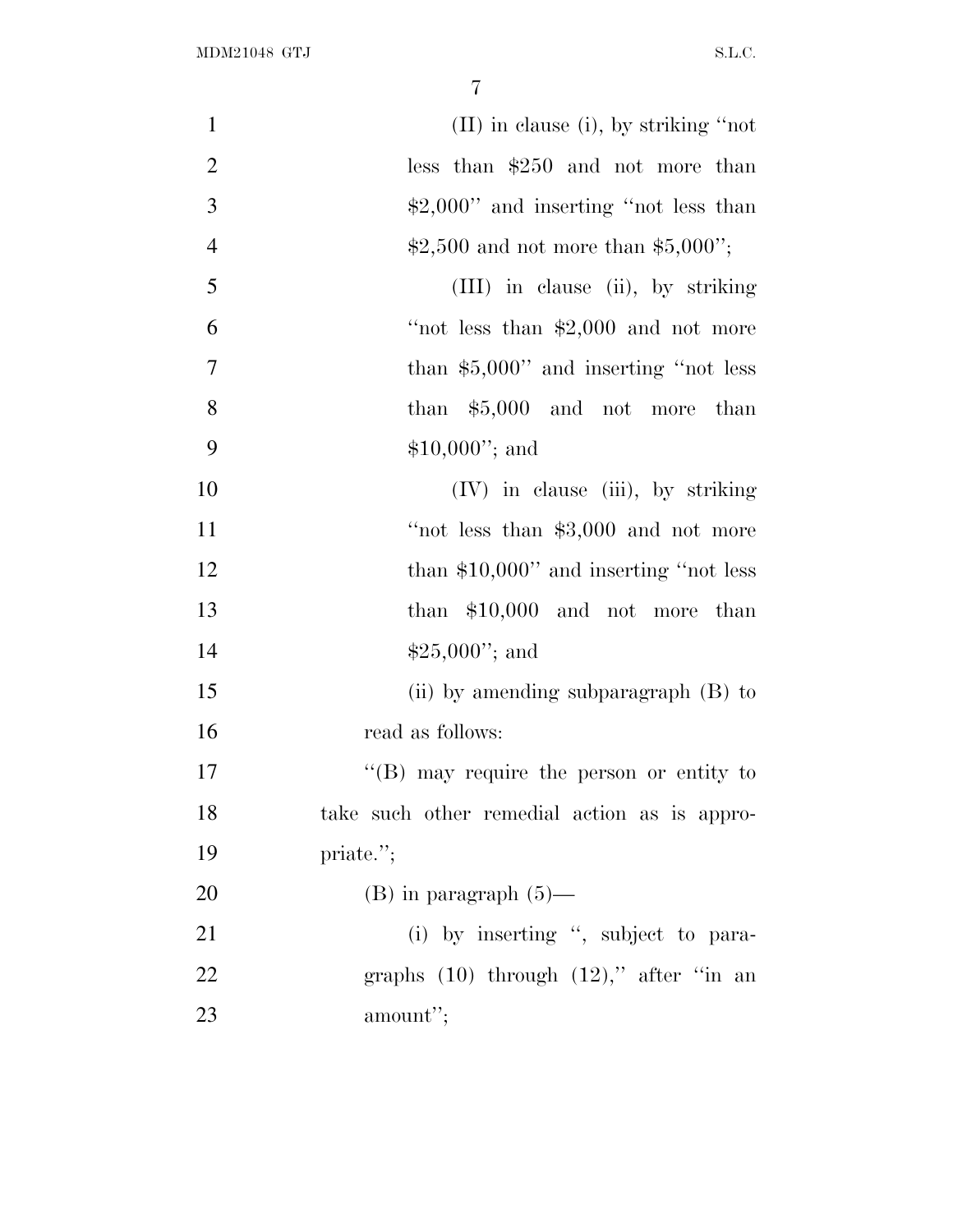| $\mathbf{1}$   | (ii) by striking "\$100 and not more                         |
|----------------|--------------------------------------------------------------|
| $\overline{2}$ | than $$1,000"$ and inserting " $$1,000$ and                  |
| 3              | not more than $$25,000$ ";                                   |
| $\overline{4}$ | (iii) by striking "the size of the busi-                     |
| 5              | ness of the employer being charged, the                      |
| 6              | good faith of the employer" and inserting                    |
| $\overline{7}$ | "the good faith of the employer being"                       |
| 8              | charged"; and                                                |
| 9              | (iv) by adding at the end the fol-                           |
| 10             | lowing: "Failure by a person or entity to                    |
| 11             | the<br>employment eligibility<br>utilize                     |
| 12             | verification system as required by law, or                   |
| 13             | providing information to the system that                     |
| 14             | the person or entity knows or reasonably                     |
| 15             | believes to be false, shall be treated as a                  |
| 16             | violation of subsection $(a)(1)(A)$ ."; and                  |
| 17             | (C) by adding at the end the following:                      |
| 18             | $``(10)$ EXEMPTION FROM PENALTY.—In the                      |
| 19             | case of the imposition of a civil penalty under para-        |
| 20             | graph $(4)(A)$ with respect to a violation of para-          |
| 21             | graph $(1)(A)$ or $(2)$ of subsection $(a)$ for hiring, con- |
| 22             | tinuation of employment, recruitment, or referral by         |
| 23             | a person or entity and, in the case of the imposition        |
| 24             | of a civil penalty under paragraph (5) for a violation       |
| 25             | of subsection $(a)(1)(B)$ for hiring, recruitment, or        |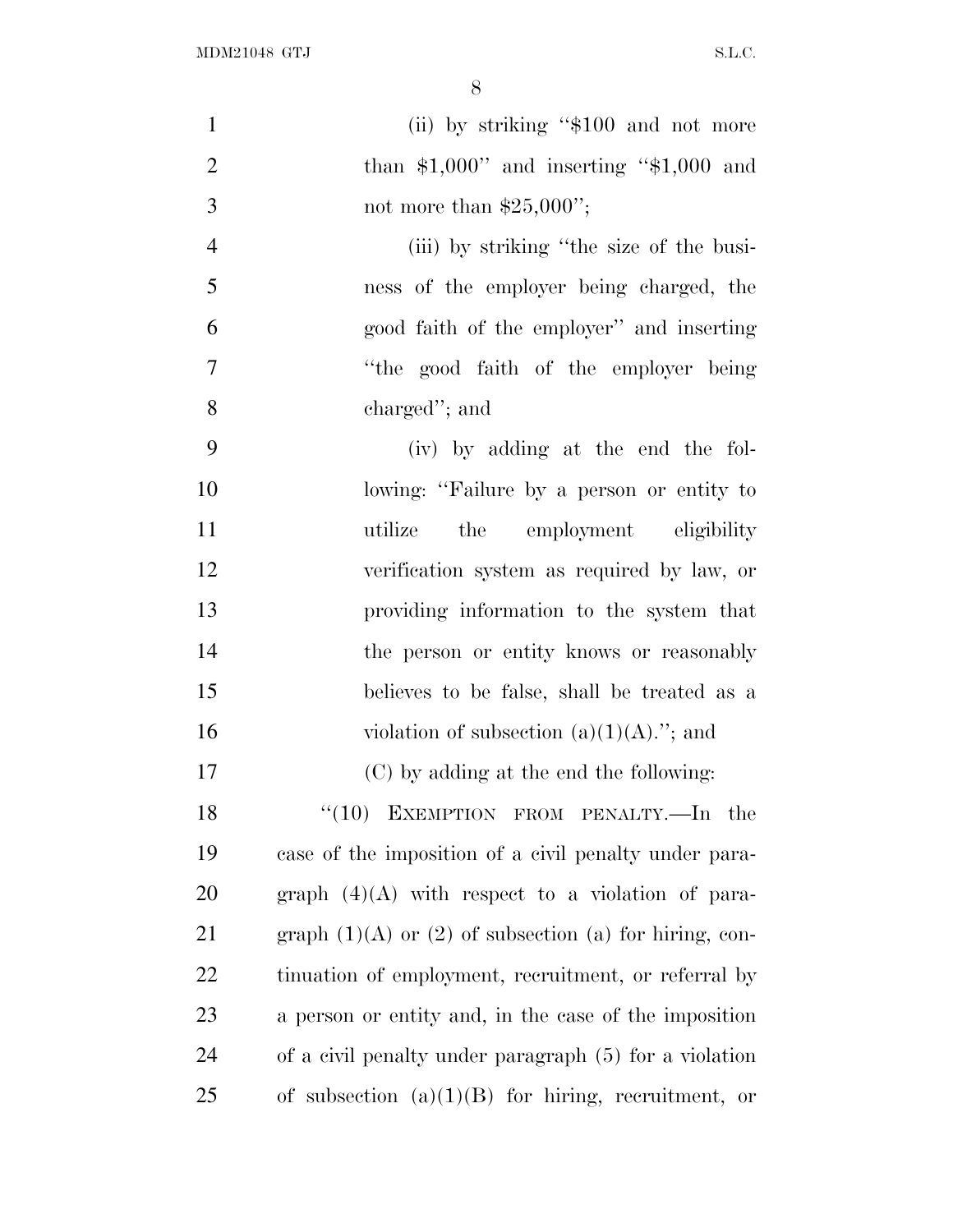| $\mathbf{1}$   | referral by a person or entity, the penalty otherwise   |
|----------------|---------------------------------------------------------|
| $\overline{2}$ | imposed may be waived or reduced if the violator es-    |
| 3              | tablishes that the violator acted in good faith.        |
| $\overline{4}$ | "(11) AUTHORITY TO DEBAR EMPLOYERS FOR                  |
| 5              | CERTAIN VIOLATIONS.                                     |
| 6              | "(A) IN GENERAL.—If a person or entity                  |
| $\overline{7}$ | is determined by the Secretary of Homeland Se-          |
| 8              | curity to be a repeat violator of paragraph             |
| 9              | $(1)(A)$ or $(2)$ of subsection $(a)$ , or is convicted |
| 10             | of a crime under this section, the Secretary of         |
| 11             | Homeland Security shall debar such person or            |
| 12             | entity from the receipt of Federal contracts,           |
| 13             | grants, or cooperative agreements in accordance         |
| 14             | with the debarment standards and pursuant to            |
| 15             | the debarment procedures set forth in the Fed-          |
| 16             | eral Acquisition Regulation.                            |
| 17             | "(B) DOES NOT HAVE CONTRACT, GRANT,                     |
| 18             | AGREEMENT.—If the Secretary of Homeland                 |
| 19             | Security debars a person or entity in accord-           |
| 20             | ance with this paragraph, and such person or            |
| 21             | entity does not hold a Federal contract, grant          |
| 22             | or cooperative agreement, the Administrator of          |
| 23             | General Services shall include the person or en-        |
| 24             | tity on the List of Parties Excluded from Fed-          |
| 25             | eral Procurement for 5 years.                           |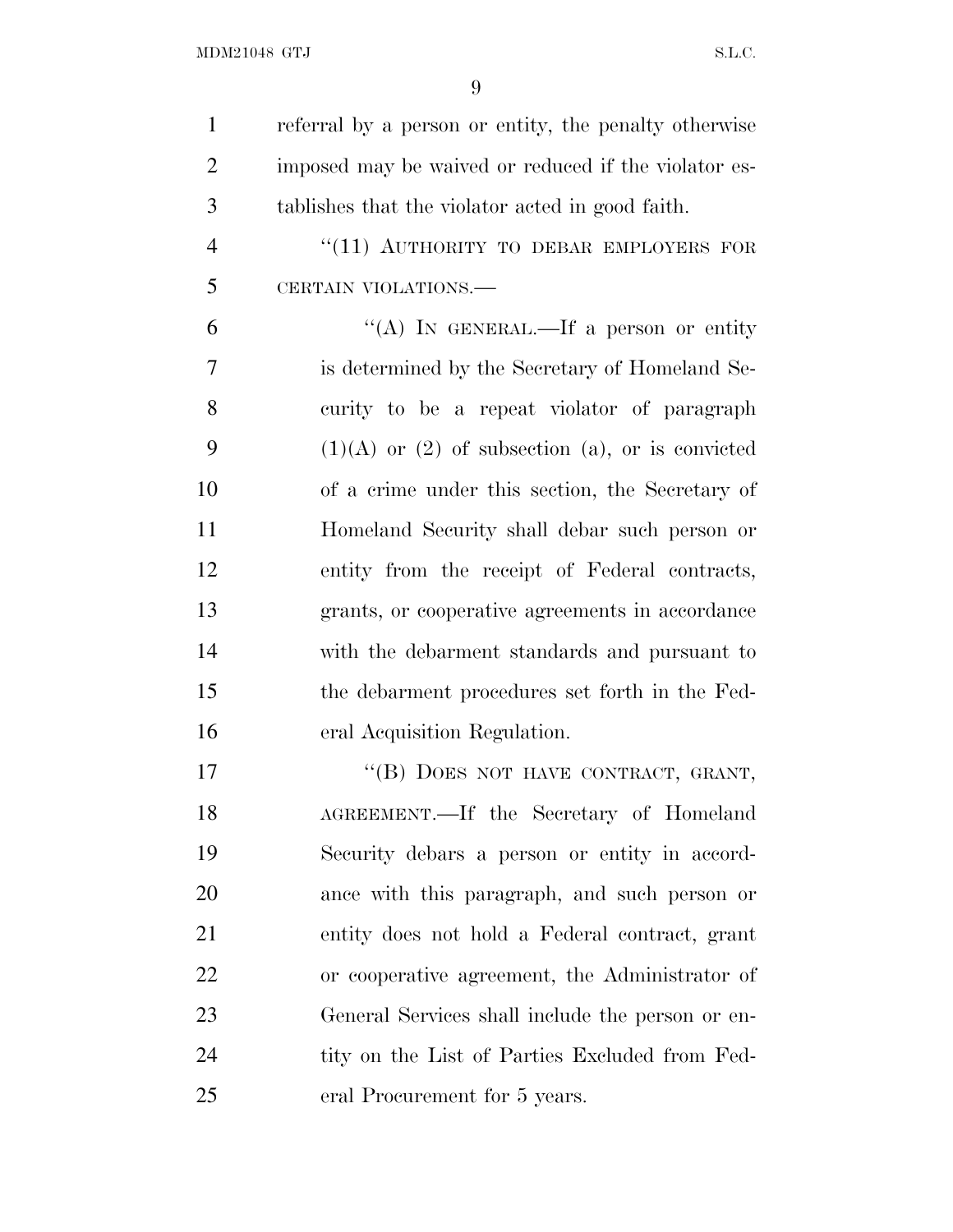| $\mathbf{1}$   | "(C) HAS CONTRACT, GRANT, AGREE-                         |
|----------------|----------------------------------------------------------|
| $\overline{2}$ | MENT.—If the Secretary of Homeland Security              |
| 3              | debars a person or entity in accordance with             |
| $\overline{4}$ | this paragraph, and such person or entity holds          |
| 5              | a Federal contract, grant or cooperative agree-          |
| 6              | ment, the Secretary—                                     |
| 7              | "(i) shall notify all agencies or depart-                |
| 8              | ments holding a contract, grant, or cooper-              |
| 9              | ative agreement with the debarred person                 |
| 10             | or entity of such debarment; and                         |
| 11             | "(ii) after soliciting and considering                   |
| 12             | the views of all such agencies and depart-               |
| 13             | ments, may waive the operation of this                   |
| 14             | paragraph.                                               |
| 15             | "(D) REVIEW.—Any decision to debar a                     |
| 16             | person or entity under in accordance with this           |
| 17             | paragraph shall be reviewable pursuant to part           |
| 18             | 9.4 of the Federal Acquisition Regulation.";             |
| 19             | and                                                      |
| 20             | $(2)$ in subsection $(f)$ —                              |
| 21             | $(A)$ by amending paragraph $(1)$ to read as             |
| 22             | follows:                                                 |
| 23             | "(1) CRIMINAL PENALTY.—Any person or enti-               |
| 24             | ty which engages in a pattern or practice of viola-      |
| 25             | tions of subsection $(a)(1)$ or $(2)$ shall be fined not |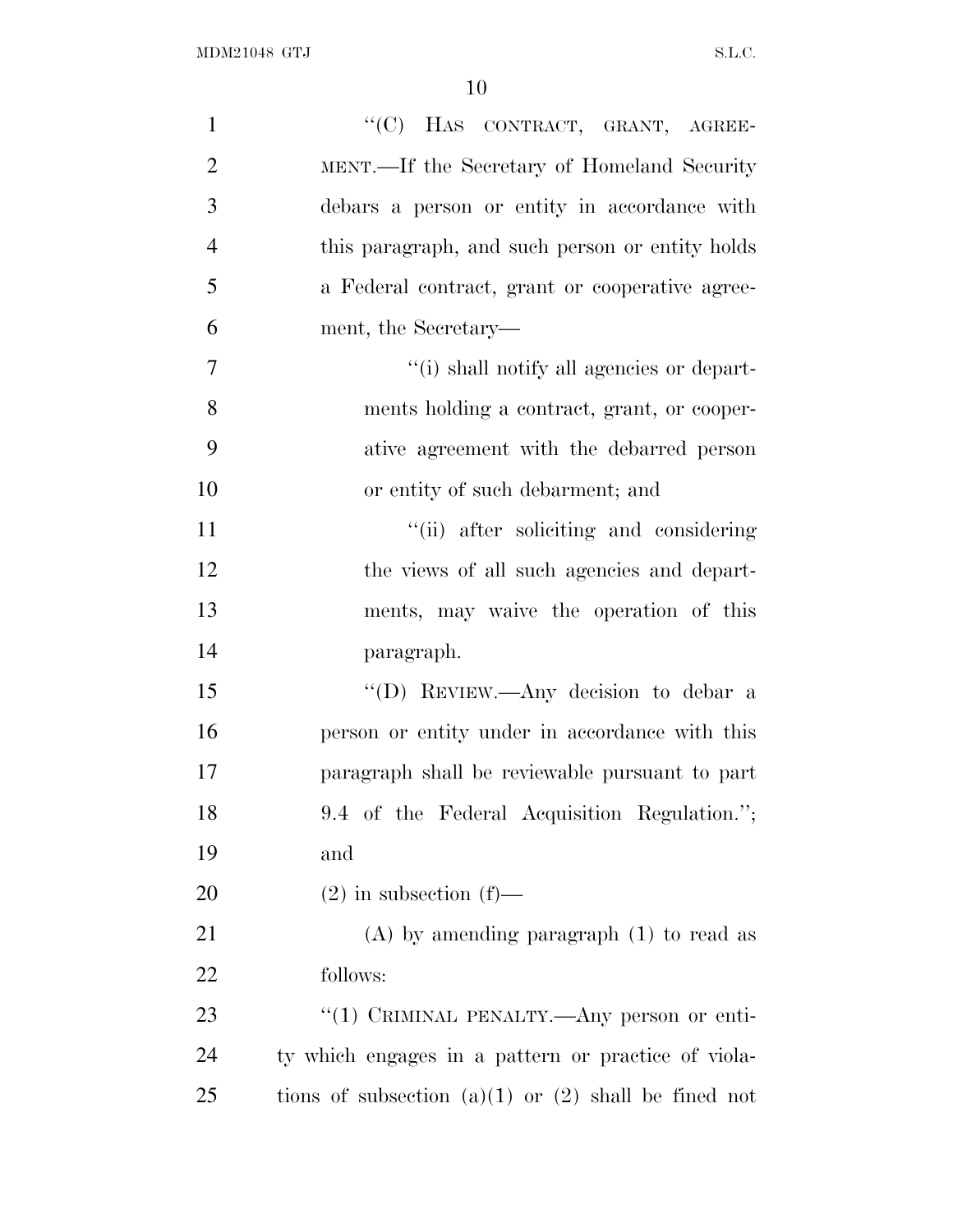| $\mathbf{1}$   | more than \$30,000 for each unauthorized alien with       |
|----------------|-----------------------------------------------------------|
| $\overline{2}$ | respect to which such a violation occurs, imprisoned      |
| 3              | for not less than 1 year and not more than 10 years,      |
| $\overline{4}$ | or both, notwithstanding the provisions of any other      |
| 5              | Federal law relating to fine levels."; and                |
| 6              | $(B)$ in paragraph $(2)$ , by striking "Attor-            |
| 7              | ney General" each place it appears and insert-            |
| 8              | ing "Secretary of Homeland Security".                     |
| 9              | SEC. 5. PREEMPTION; LIABILITY.                            |
| 10             | Section 402 of the Illegal Immigration Reform and         |
| 11             | Immigrant Responsibility Act of 1996 (8 U.S.C. 1324a)     |
| 12             | note), as amended by this Act, is further amended by add- |
| 13             | ing at the end the following:                             |
| 14             | "(h) LIMITATION ON STATE AUTHORITY.-                      |
| 15             | "(1) PREEMPTION.—A State or local govern-                 |
| 16             | ment may not prohibit a person or other entity from       |
| 17             | verifying the employment authorization of new hires       |
| 18             | or current employees through E-Verify.                    |
| 19             | "(2) LIABILITY.—A person or other entity that             |
| 20             | participates in E-Verify may not be held liable under     |
| 21             | any Federal, State, or local law for any employment-      |
| 22             | related action taken with respect to the wrongful         |
| 23             | termination of an individual in good faith reliance on    |
| 24             | information provided through E-Verify.".                  |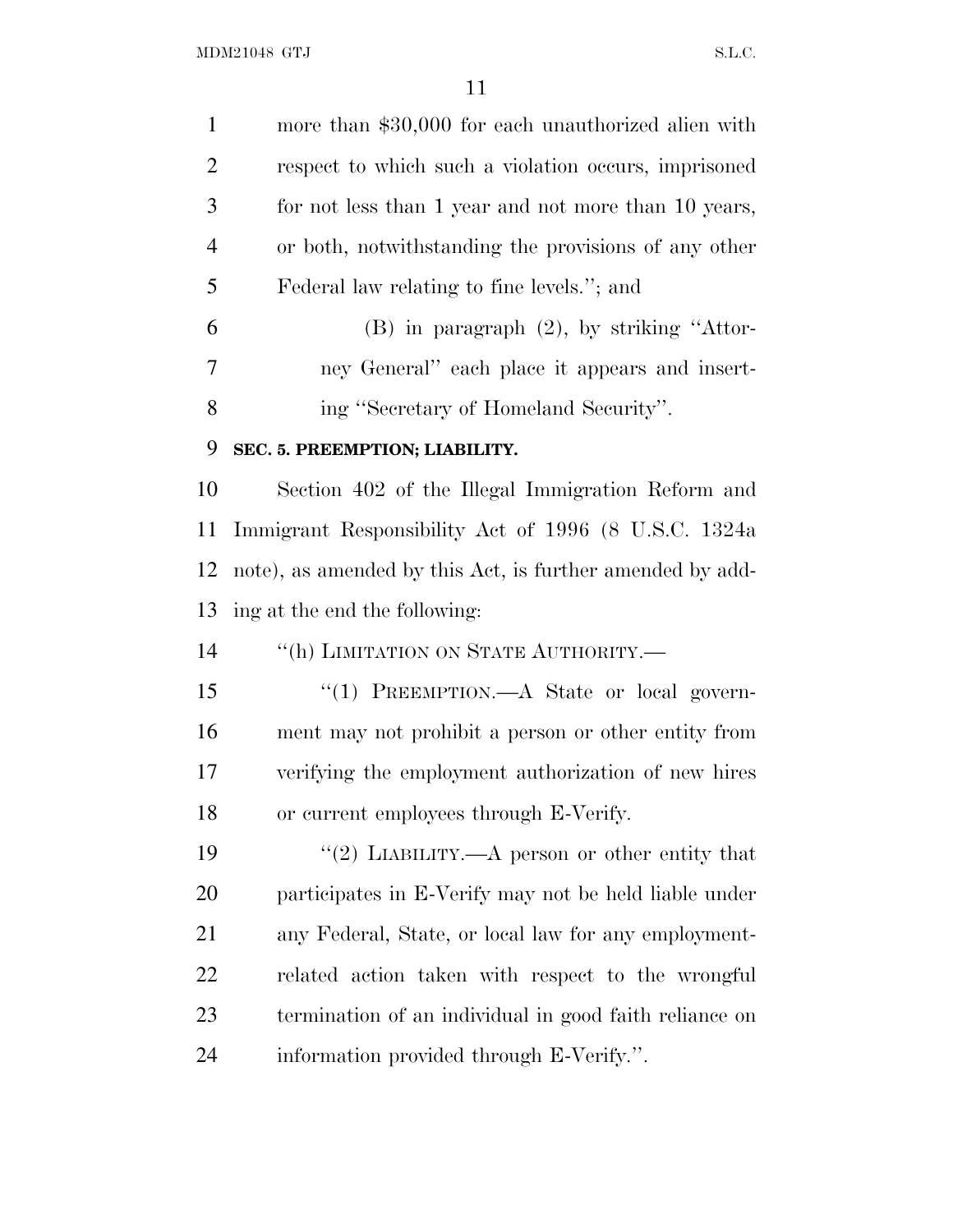# **SEC. 6. EXPANDED USE OF E-VERIFY.**

 Section 403(a)(3)(A) of the Illegal Immigration Re- form and Immigrant Responsibility Act of 1996 (8 U.S.C. 1324a note) is amended to read as follows:

"(A) In GENERAL.—

 ''(i) BEFORE HIRING.—The person or other entity may verify the employment eli- gibility of an individual through E-Verify before the individual is hired, recruited, or referred if the individual consents to such verification. If an employer receives a ten- tative nonconfirmation for an individual, 13 the employer shall comply with procedures prescribed by the Secretary of Homeland Security, including—

 $\frac{1}{10}$  providing the individual em- ployees with private, written notifica- tion of the finding and written refer-ral instructions;

20  $\frac{1}{20}$  allowing the individual to contest the finding; and

22 ''(III) not taking adverse action against the individual if the individual chooses to contest the finding.

25 "(ii) AFTER EMPLOYMENT OFFER.— The person or other entity shall verify the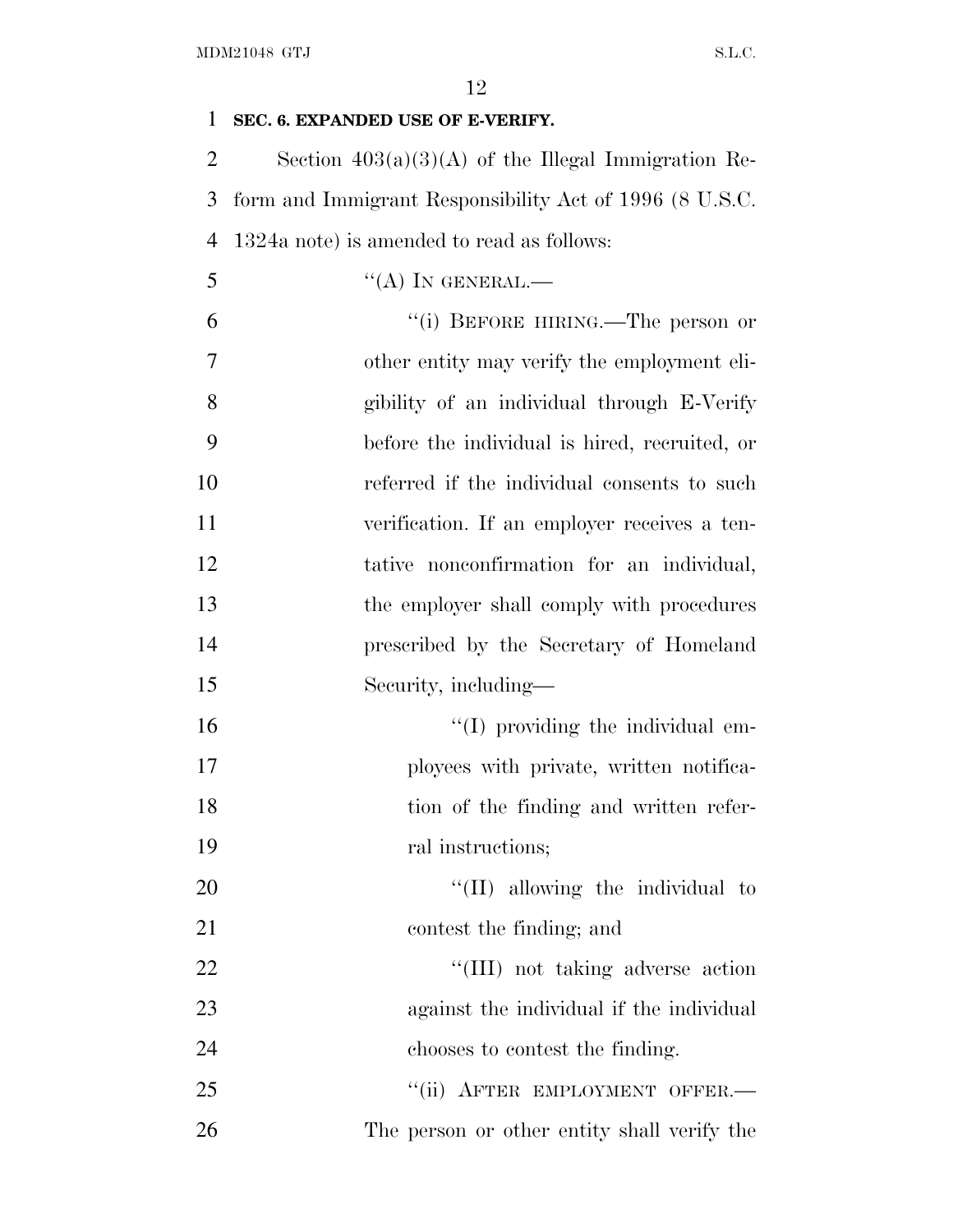employment eligibility of an individual through E-Verify not later than 3 days after the date of the hiring, recruitment, or referral, as the case may be.

5 "(iii) EXISTING EMPLOYEES.—Not later than 1 year after the date of the en- actment of the Accountability Through Electronic Verification Act, the Secretary shall require all employers to use E-Verify to verify the identity and employment eligi- bility of any individual who has not been previously verified by the employer through E-Verify.''.

# **SEC. 7. REVERIFICATION.**

 Section 403(a) of the Illegal Immigration Reform and Immigrant Responsibility Act of 1996 (8 U.S.C. 1324a note), as amended by section 6, is further amended by adding at the end the following:

 ''(5) REVERIFICATION.—Each person or other entity participating in E-Verify shall use the E- Verify confirmation system to reverify the work au- thorization of any individual not later than 3 days after the date on which such individual's employ- ment authorization is scheduled to expire (as indi-cated by the Secretary or the documents provided to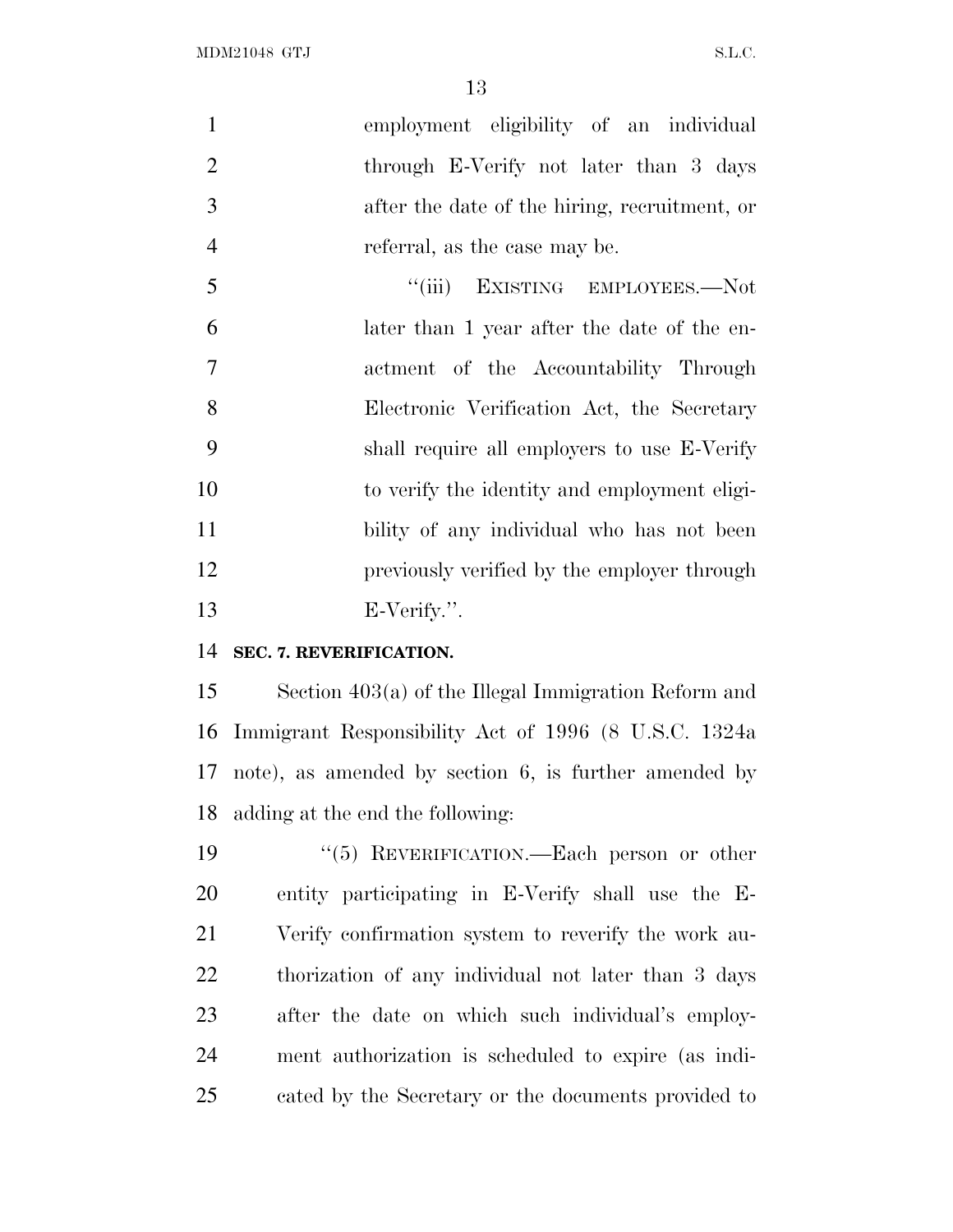| $\mathbf{1}$   | the employer pursuant to section $274A(b)$ of the Im-          |
|----------------|----------------------------------------------------------------|
| $\overline{2}$ | migration and Nationality Act $(8 \text{ U.S.C. } 1324a(b))),$ |
| 3              | in accordance with the procedures set forth in this            |
| $\overline{4}$ | subsection and section 402.".                                  |
| 5              | SEC. 8. HOLDING EMPLOYERS ACCOUNTABLE.                         |
| 6              | (a) CONSEQUENCES OF NONCONFIRMATION.—Sec-                      |
| 7              | tion $403(a)(4)(C)$ of the Illegal Immigration Reform and      |
| 8              | Immigrant Responsibility Act of 1996 (8 U.S.C. 1324a)          |
| 9              | note) is amended to read as follows:                           |
| 10             | "(C) CONSEQUENCES OF NONCONFIRMA-                              |
| 11             | $TION$ .                                                       |
| 12             | ``(i)<br>TERMINATION AND NOTIFICA-                             |
| 13             | TION.—If the person or other entity re-                        |
| 14             | ceives a final nonconfirmation regarding an                    |
| 15             | individual, the employer shall imme-                           |
| 16             | diately—                                                       |
| 17             | $\lq\lq$ terminate the employment,                             |
| 18             | recruitment, or referral of the indi-                          |
| 19             | vidual; and                                                    |
| 20             | $\lq\lq$ (II) submit to the Secretary any                      |
| 21             | information relating to the individual                         |
| 22             | that the Secretary determines would                            |
| 23             | assist the Secretary in enforcing or                           |
| 24             | administering United States immigra-                           |
| 25             | tion laws.                                                     |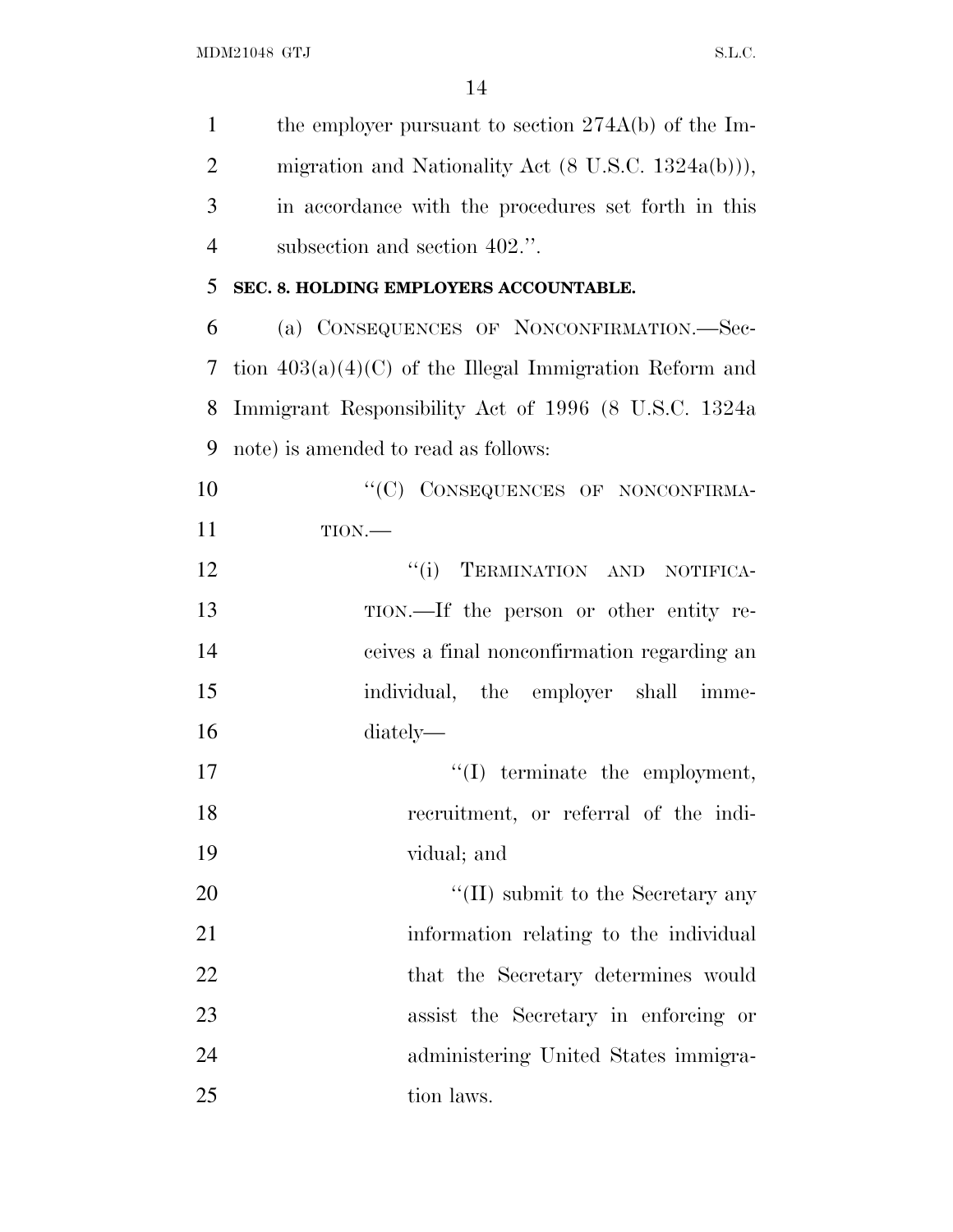$\rm MDM21048\;\; GTJ \qquad \qquad S.L.C.$ 

| $\mathbf{1}$   | "(ii) CONSEQUENCE OF CONTINUED                          |
|----------------|---------------------------------------------------------|
| $\overline{2}$ | EMPLOYMENT.—If the person or other en-                  |
| 3              | tity continues to employ, recruit, or refer             |
| $\overline{4}$ | the individual after receiving final noncon-            |
| 5              | firmation, a rebuttable presumption is cre-             |
| 6              | ated that the employer has violated section             |
| 7              | 274A of the Immigration and Nationality                 |
| 8              | Act $(8 \text{ U.S.C. } 1324a)$ .".                     |
| 9              | (b) INTERAGENCY NONCONFIRMATION REPORT.                 |
| 10             | Section 405 of the Illegal Immigration Reform and Immi- |
| 11             | grant Responsibility Act of 1996 (8 U.S.C. 1324a note)  |
| 12             | is amended by adding at the end the following:          |
| 13             | "(c) INTERAGENCY NONCONFIRMATION REPORT.-               |
| 14             | " $(1)$ IN GENERAL.—The Director of U.S. Citi-          |
| 15             | zenship and Immigration Services shall submit a         |
| 16             | weekly report to the Assistant Secretary of Immigra-    |
| 17             | tion and Customs Enforcement that includes, for         |
| 18             | each individual who receives final nonconfirmation      |
| 19             | through E-Verify—                                       |
| 20             | $\lq\lq$ the name of such individual;                   |
| 21             | "(B) his or her Social Security number or               |
| 22             | alien file number;                                      |
| 23             | $\lq\lq$ (C) the name and contact information for       |
| 24             | his or her current employer; and                        |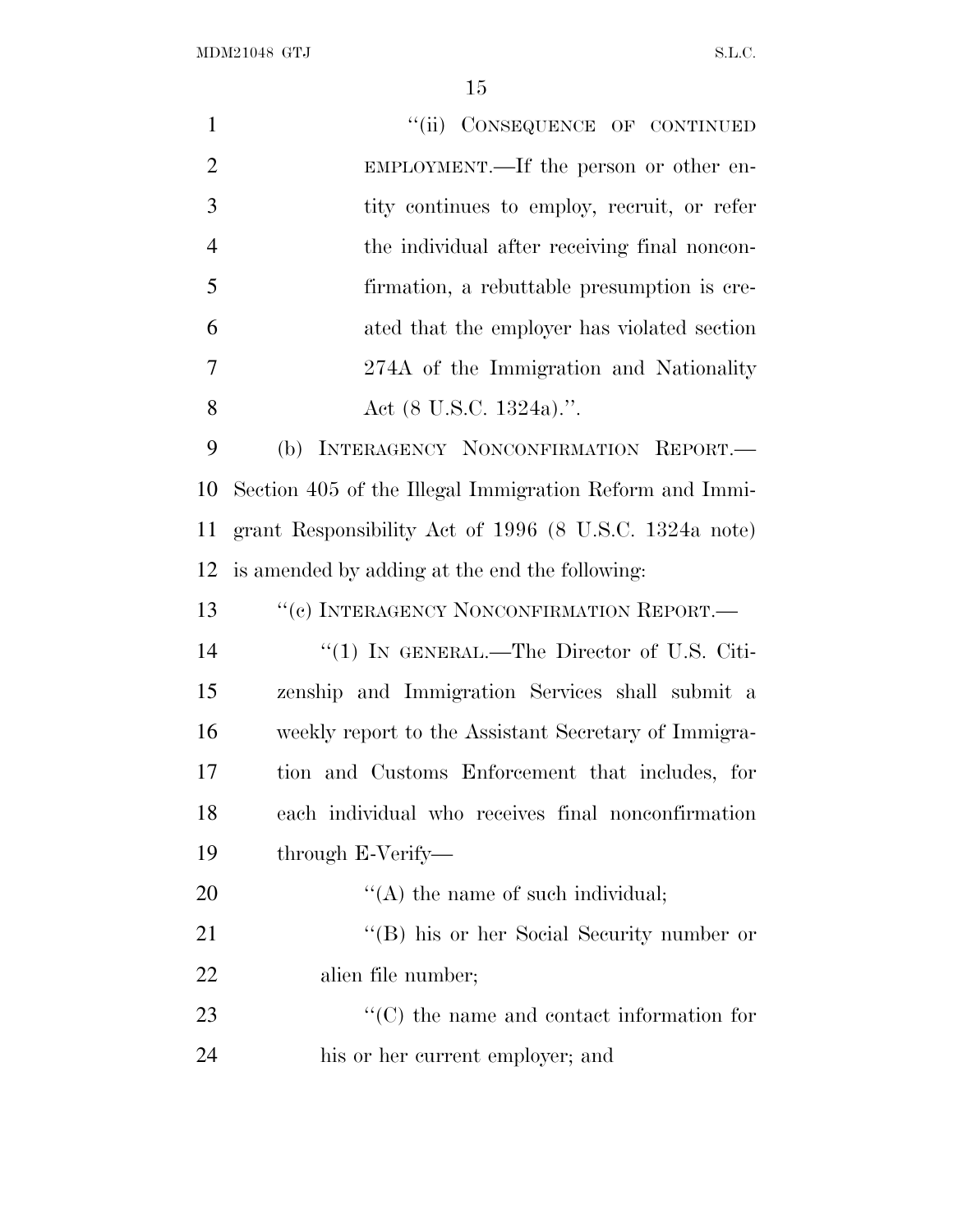1  $\langle (D)$  any other critical information that the Assistant Secretary determines to be appro-priate.

4 "(2) USE OF WEEKLY REPORT.—The Secretary of Homeland Security shall use information provided under paragraph (1) to enforce compliance of the United States immigration laws.''.

## **SEC. 9. INFORMATION SHARING.**

 Not later than 1 year after the date of the enactment of this Act, the Commissioner of Social Security, the Com- missioner of Internal Revenue, the Secretary of Homeland Security, and the Secretary of the Treasury shall jointly establish a program to share information among such agencies that may or could lead to the identification of unauthorized aliens (as defined under section 274A(h)(3) of the Immigration and Nationality Act (8 U.S.C. 1324a(h)(3)), including no-match letters and any informa-tion in the earnings suspense file.

## **SEC. 10. FORM I–9 PROCESS.**

 Not later than 9 months after date of the enactment of this Act, the Secretary of Homeland Security shall sub- mit a report to Congress that contains recommendations for—

 (1) modifying and simplifying the process by which employers are required to complete and retain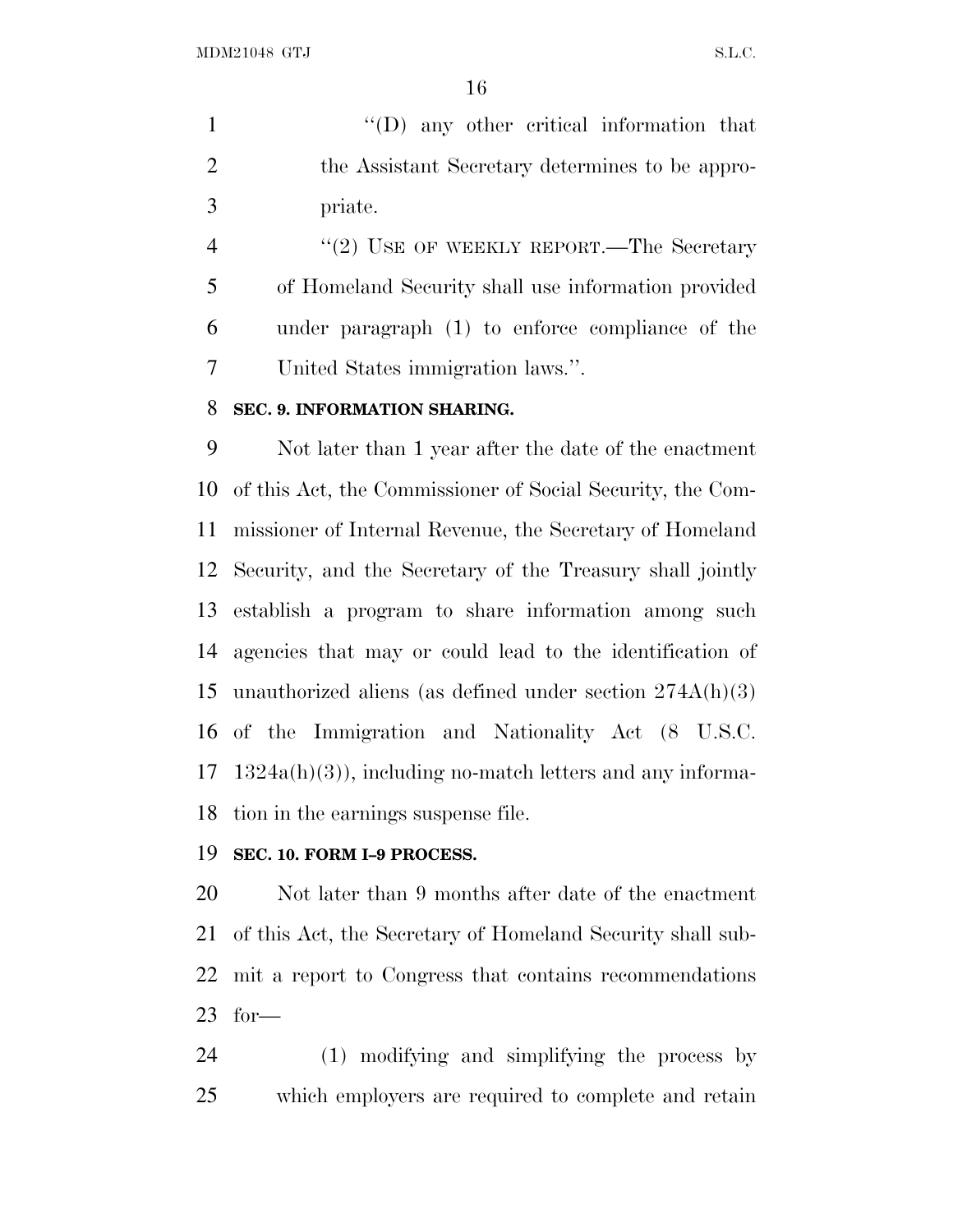a Form I–9 for each employee pursuant to section 274A of the Immigration and Nationality Act (8 U.S.C. 1324a); and (2) eliminating the process described in para- graph (1). **SEC. 11. ALGORITHM.** Section 404(d) of the Illegal Immigration Reform and Immigrant Responsibility Act of 1996 (8 U.S.C. 1324a note) is amended to read as follows: ''(d) DESIGN AND OPERATION OF SYSTEM.—E- Verify shall be designed and operated—  $\frac{12}{2}$  ''(1) to maximize its reliability and ease of use by employers;  $\frac{1}{2}$  to insulate and protect the privacy and se- curity of the underlying information;  $\frac{16}{3}$  to maintain appropriate administrative, technical, and physical safeguards to prevent unau- thorized disclosure of personal information;  $\frac{1}{2}$  (4) to respond accurately to all inquiries made by employers on whether individuals are authorized 21 to be employed;  $\frac{1}{2}$   $\frac{1}{5}$  to register any time when E-Verify is un- able to receive inquiries; 24 ''(6) to allow for auditing use of the system to detect fraud and identify theft;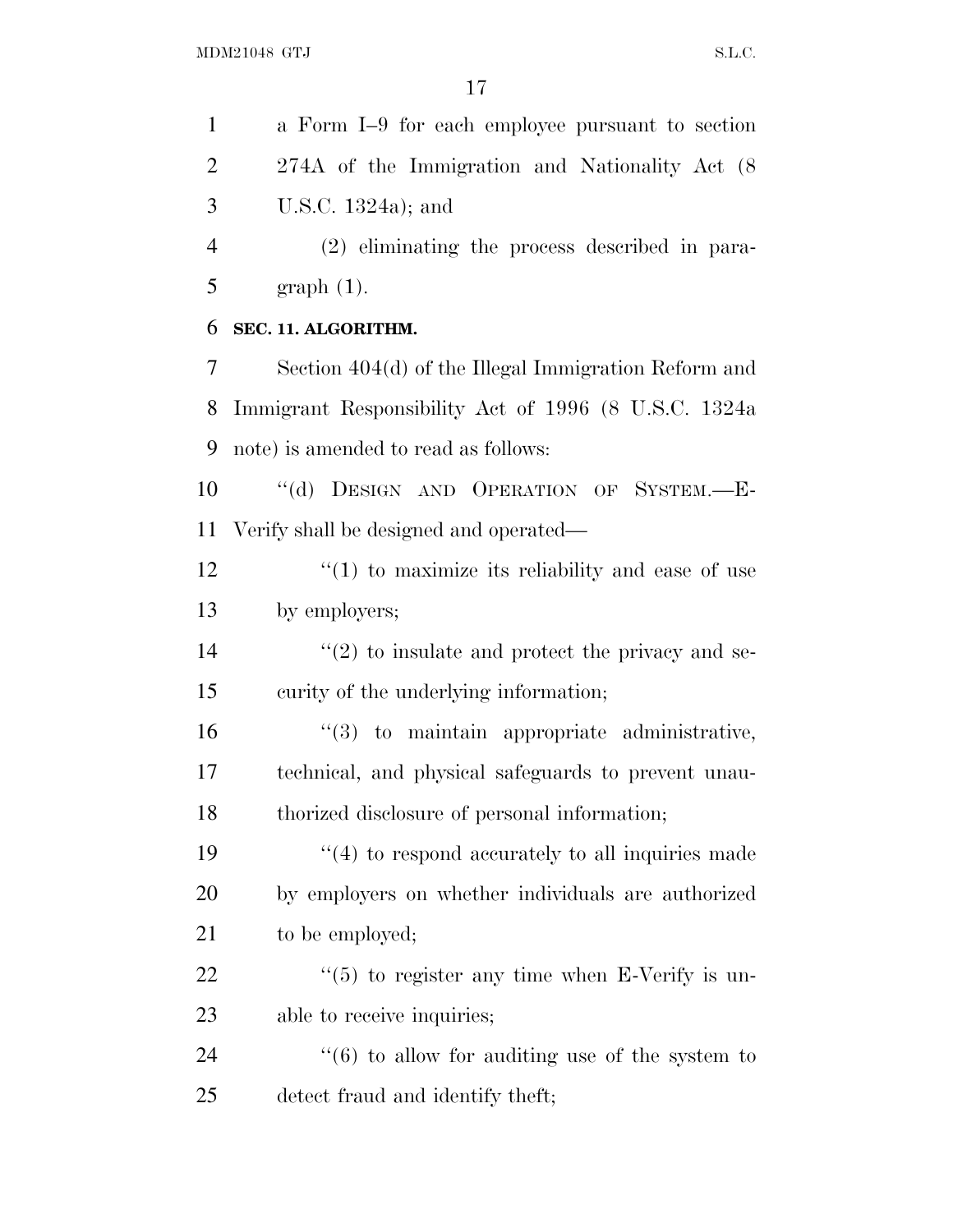| $\mathbf{1}$   | $\lq(7)$ to preserve the security of the information |
|----------------|------------------------------------------------------|
| $\overline{2}$ | in all of the system by—                             |
| 3              | "(A) developing and using algorithms to              |
| $\overline{4}$ | detect potential identity theft, such as multiple    |
| 5              | uses of the same identifying information or doc-     |
| 6              | uments;                                              |
| 7              | "(B) developing and using algorithms to              |
| 8              | detect misuse of the system by employers and         |
| 9              | employees;                                           |
| 10             | "(C) developing capabilities to detect               |
| 11             | anomalies in the use of the system that may in-      |
| 12             | dicate potential fraud or misuse of the system;      |
| 13             | and                                                  |
| 14             | $\lq\lq$ and information and information             |
| 15             | submitted by potential employees to employers,       |
| 16             | including authority to conduct interviews with       |
| 17             | employers and employees;                             |
| 18             | $\lq(8)$ to confirm identity and work authorization  |
| 19             | through verification of records maintained by the    |
| 20             | Secretary, other Federal departments, States, the    |
| 21             | Commonwealth of the Northern Mariana Islands, or     |
| 22             | an outlying possession of the United States, as de-  |
| 23             | termined necessary by the Secretary, including—      |
| 24             | "(A) records maintained by the Social Se-            |
| 25             | curity Administration;                               |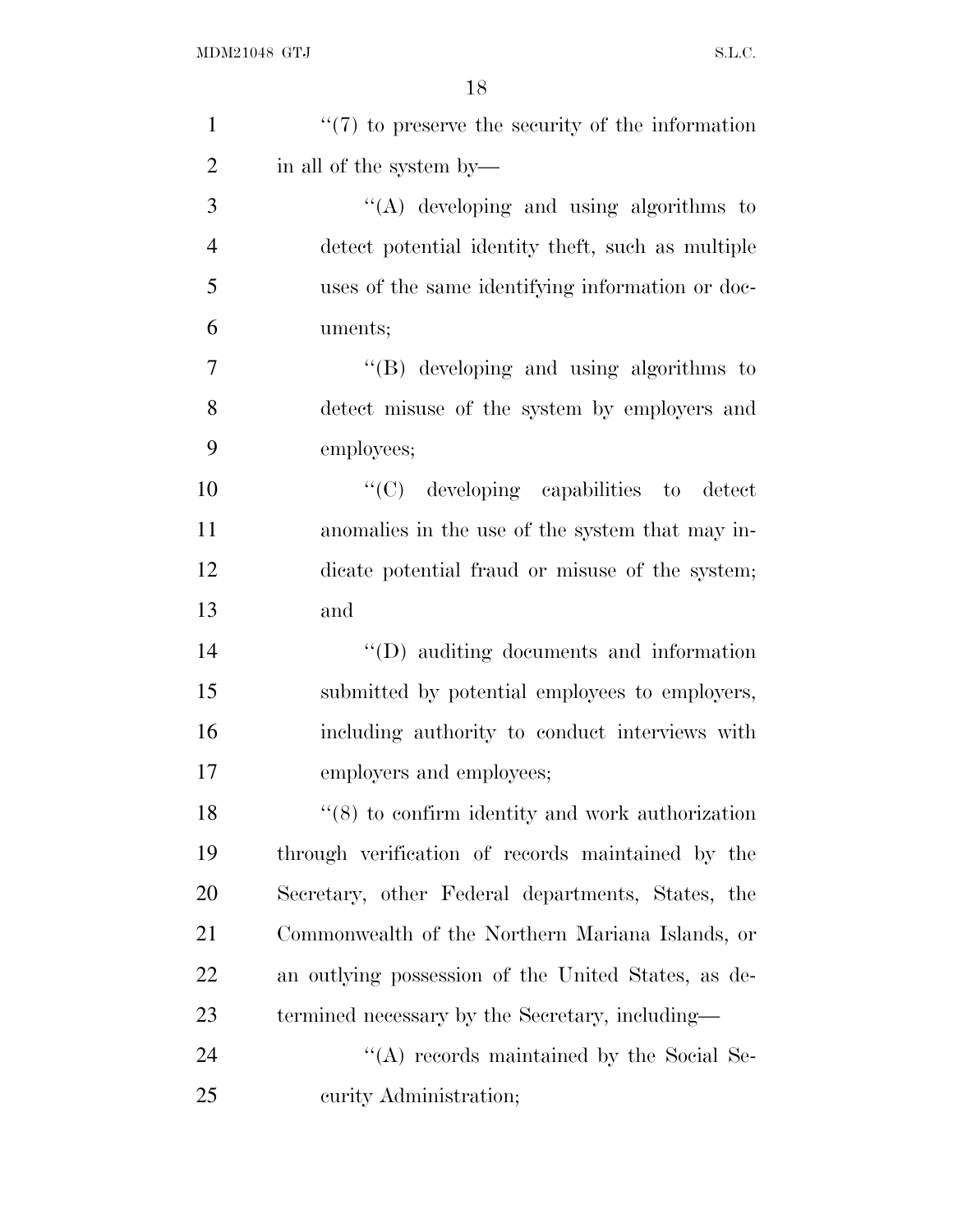| $\mathbf{1}$   | "(B) birth and death records maintained                 |
|----------------|---------------------------------------------------------|
| $\overline{2}$ | by vital statistics agencies of any State or other      |
| 3              | jurisdiction in the United States;                      |
| $\overline{4}$ | "(C) passport and visa records (including               |
| 5              | photographs) maintained by the Department of            |
| 6              | State; and                                              |
| 7              | "(D) State driver's license or identity card            |
| 8              | information (including photographs) maintained          |
| 9              | by State department of motor vehicles;                  |
| 10             | $(9)$ to electronically confirm the issuance of         |
| 11             | the employment authorization or identity document;      |
| 12             | and                                                     |
| 13             | $\lq(10)$ to display the digital photograph that the    |
| 14             | issuer placed on the document so that the employer      |
| 15             | can compare the photograph displayed to the photo-      |
| 16             | graph on the document presented by the employee         |
| 17             | or, in exceptional cases, if a photograph is not avail- |
| 18             | able from the issuer, to provide for a temporary al-    |
| 19             | ternative procedure, specified by the Secretary, for    |
| 20             | confirming the authenticity of the document.".          |
| 21             | SEC. 12. IDENTITY THEFT.                                |
| 22             | Section 1028 of title 18, United States Code, is        |
| 23             | amended—                                                |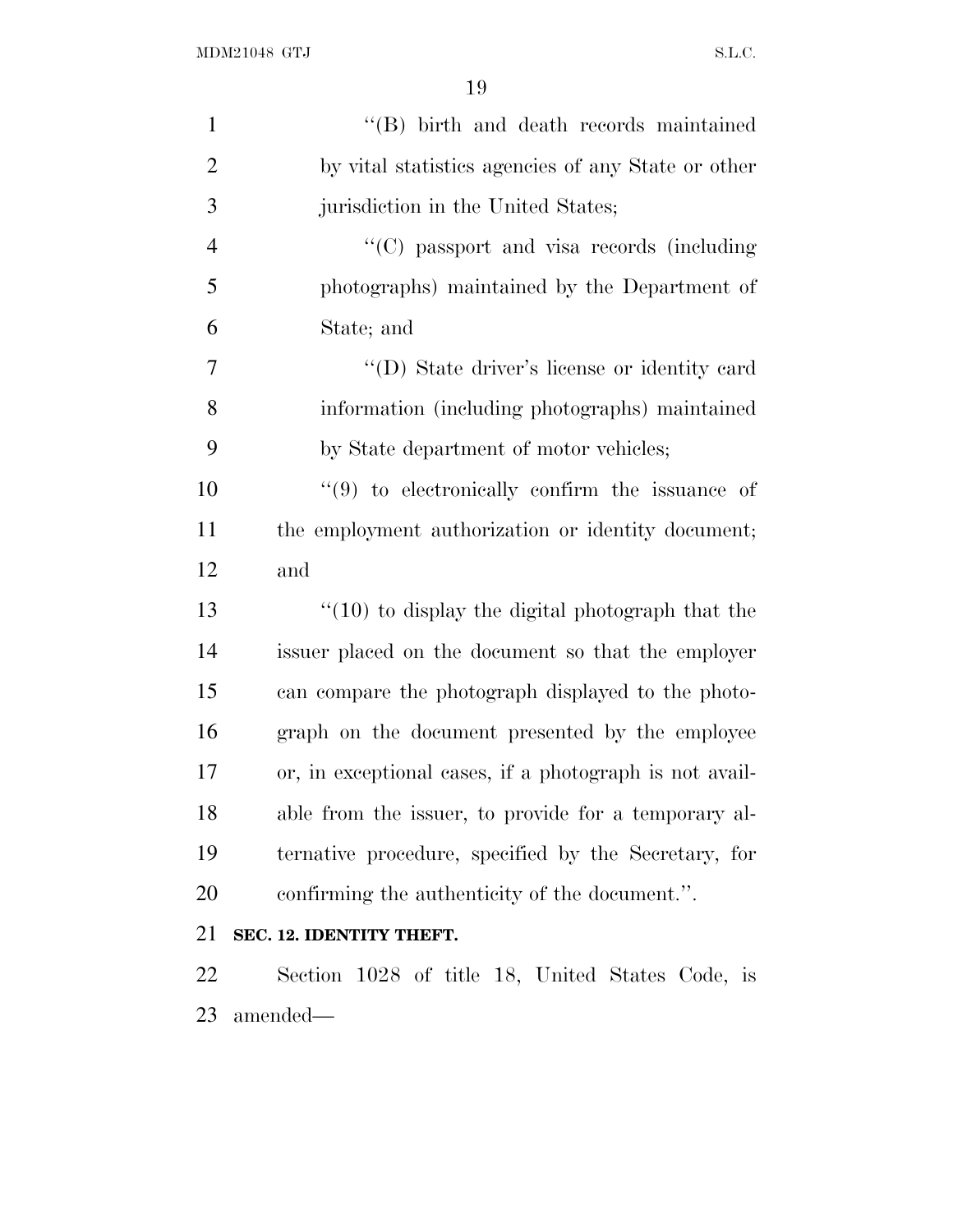| $\mathbf{1}$   | $(1)$ in subsection $(a)(7)$ , by striking "of another  |
|----------------|---------------------------------------------------------|
| $\overline{2}$ | person" and inserting "that is not his or her own";     |
| 3              | and                                                     |
| $\overline{4}$ | $(2)$ in subsection $(b)(3)$ —                          |
| 5              | $(A)$ in subparagraph $(B)$ , by striking "or"          |
| 6              | at the end;                                             |
| 7              | (B) in subparagraph (C), by adding "or"                 |
| 8              | at the end; and                                         |
| 9              | (C) by adding at the end the following:                 |
| 10             | $\lq\lq$ to facilitate or assist in harboring or        |
| 11             | hiring unauthorized workers in violation of sec-        |
| 12             | tion 274, 274A, or 274C of the Immigration              |
| 13             | and Nationality Act (8 U.S.C. 1324, 1324a,              |
| 14             | and 1324c).".                                           |
| 15             | SEC. 13. SMALL BUSINESS DEMONSTRATION PROGRAM.          |
| 16             | Section 403 of the Illegal Immigration Reform and       |
| 17             | Immigrant Responsibility Act of 1996 (8 U.S.C. 1324a)   |
| 18             | note), as amended by this Act, is further amended—      |
| 19             | $(1)$ by redesignating subsection $(d)$ as sub-         |
| <b>20</b>      | section (e); and                                        |
| 21             | $(2)$ by inserting after subsection $(c)$ the fol-      |
| 22             | lowing:                                                 |
| 23             | "(d) SMALL BUSINESS DEMONSTRATION<br>P <sub>RO</sub> -  |
| 24             | GRAM.—Not later than 9 months after the date of the en- |
| 25             | actment of the Accountability Through Electronic        |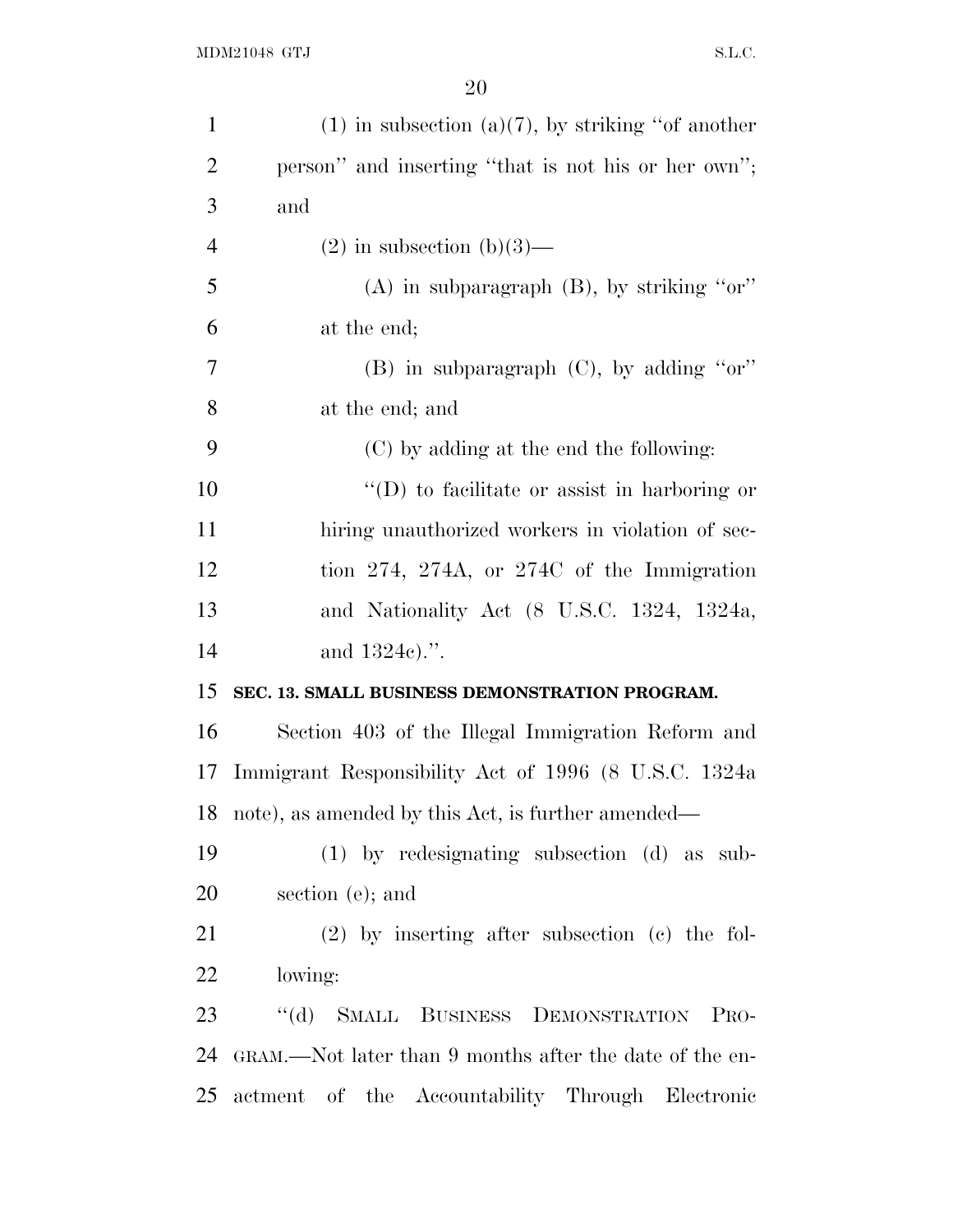MDM21048 GTJ S.L.C.

 Verification Act, the Director of U.S. Citizenship and Im- migration Services shall establish a demonstration pro- gram that assists small businesses in rural areas or areas without internet capabilities to verify the employment eli- gibility of newly hired employees solely through the use of publicly accessible internet terminals.''.

## **SEC. 14. EMPLOYER COMPLIANCE INSPECTION CENTER.**

 (a) ESTABLISHMENT.—There is established, within Homeland Security Investigations of U.S. Immigration and Customs Enforcement, the Employer Compliance In- spection Center (referred to in this section as the ''Cen-ter'').

 (b) PURPOSES.—The establishment of the Center is intended—

 (1) to create a culture of compliance for all United States businesses by imposing more effective, efficient, and standardized consequences, including civil and criminal penalties, on employers who fail to comply with the employment eligibility verification requirements; and

 (2) to consolidate worksite enforcement audits at a centralized location to ensure a standardized process and uniform application of the fine matrix. (c) DUTIES.—The Center shall—